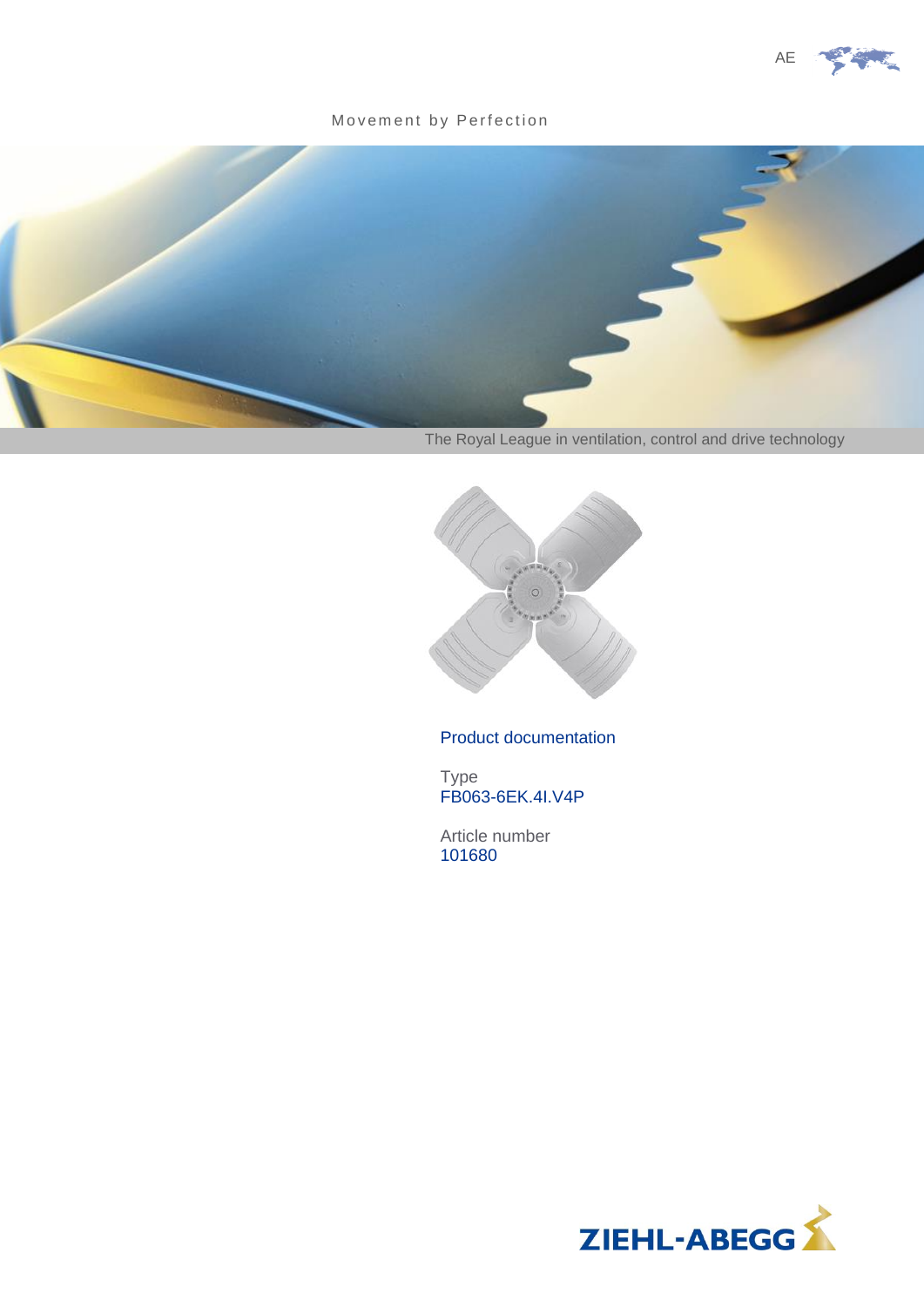## The Royal League Die Königsklasse

## Product documentation

Customer Actrol

Axial Fan

ZIEHL-ABEGG Contact Kenz Zacharias Tel. +61288832854 kenz.zacharias@ziehl-abegg.com.au Project

> ZIEHL-ABEGG Subsidiary **Australia** ZIEHL-ABEGG Australia Pty Ltd (VIC) 181 Calarco Drive **Derrimut** VICTORIA 3030 AUSTRALIA Phone +61 3 99310899 Fax +61 3 99310499 www.ziehl-abegg.com.au info@ziehl-abegg.com.au

Type FB063-6EK.4I.V4P

Article number 101680



### **Contents**

|                | <b>Product specification</b> |  |
|----------------|------------------------------|--|
| $\overline{2}$ | <b>Characteristic Curve</b>  |  |
| 3              | <b>Drawing</b>               |  |
| 4.             | Connection diagram           |  |



© ZIEHL-ABEGG SE TPL\_PG\_Datenblatt-V6-10 Release Date: 08.02.2013 Technical changes reserved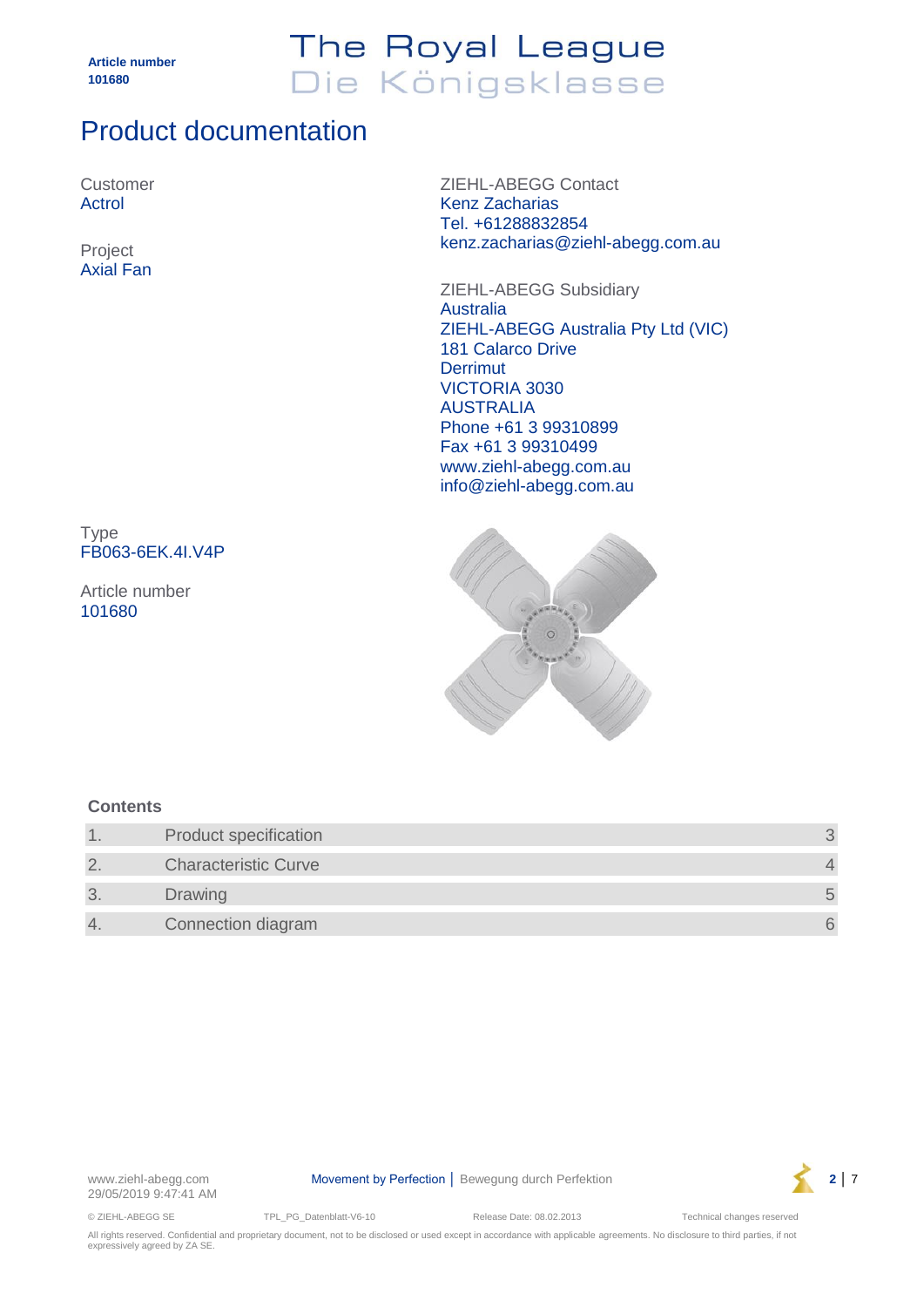## The Royal League Die Königsklasse

### <span id="page-2-0"></span>1. Product specification

#### Technical data

| <b>Article number</b>             | 101680                                                                                                                                                                             |  |
|-----------------------------------|------------------------------------------------------------------------------------------------------------------------------------------------------------------------------------|--|
| <b>Type</b>                       | FB063-6EK.4I.V4P                                                                                                                                                                   |  |
| <b>Designation</b>                | Axial fan with sheet blades                                                                                                                                                        |  |
| <b>Rated values</b>               | $1 \sim 230V \pm 10\%$ 50Hz P <sub>1</sub> 0,63kW<br>3.00A ∆I=0% 860/min 12.0uF/400V 40°C                                                                                          |  |
| <b>Electrical connection</b>      | Terminal box K62                                                                                                                                                                   |  |
| Min. operating temperature °C     | $-25***$                                                                                                                                                                           |  |
| <b>Mounting type terminal box</b> | Mounted on Stator                                                                                                                                                                  |  |
| <b>Type of protection</b>         | IP54                                                                                                                                                                               |  |
| <b>Thermal class</b>              | THCL155                                                                                                                                                                            |  |
| <b>Connection diagram</b>         | 1360-104XA                                                                                                                                                                         |  |
| <b>Rating plate</b>               | 1x fixed                                                                                                                                                                           |  |
| <b>Fitting position</b>           | H/Vu/Vo                                                                                                                                                                            |  |
| <b>Motor protection</b>           | thermal contact                                                                                                                                                                    |  |
| Impregnation                      | Moisture and hot climate protection                                                                                                                                                |  |
| <b>Quality of bearings</b>        | ball bearing with long-time lubrication                                                                                                                                            |  |
| <b>Material Rotor</b>             | Aluminium                                                                                                                                                                          |  |
| <b>Painting rotor</b>             | Rotor 1 coat painted                                                                                                                                                               |  |
| colour rotor                      | RAL 9005 (jet black)                                                                                                                                                               |  |
| <b>Material blades</b>            | Aluminium                                                                                                                                                                          |  |
| <b>Painting impeller</b>          | 1 coat painted                                                                                                                                                                     |  |
| <b>Colour blades</b>              | RAL 9005 (jet black)                                                                                                                                                               |  |
| <b>Control</b>                    |                                                                                                                                                                                    |  |
| <b>Painting mot.suspens</b>       | Motor suspension 1 coat paint                                                                                                                                                      |  |
| colour suspension                 | RAL 9005 (jet black)                                                                                                                                                               |  |
| Weight kg                         | 12.80                                                                                                                                                                              |  |
| <b>ErP Data</b>                   | Efficiency $\eta_{\text{stat}}$ : 28,3 %<br>Efficiency grade: $N_{actual} = 36.1 / N_{target} = 36*$<br>*ErP 2013* Does not comply with the stipulations of the<br>ErP regulations |  |

\*\*\* Occasional operation ≤ -20°C and in consideration of lowest temperature according to product documentation permissible. For cooling applications with continuous operation ≤ -20°C cold design on request.



© ZIEHL-ABEGG SE TPL\_PG\_Datenblatt-V6-10 Release Date: 08.02.2013 Technical changes reserved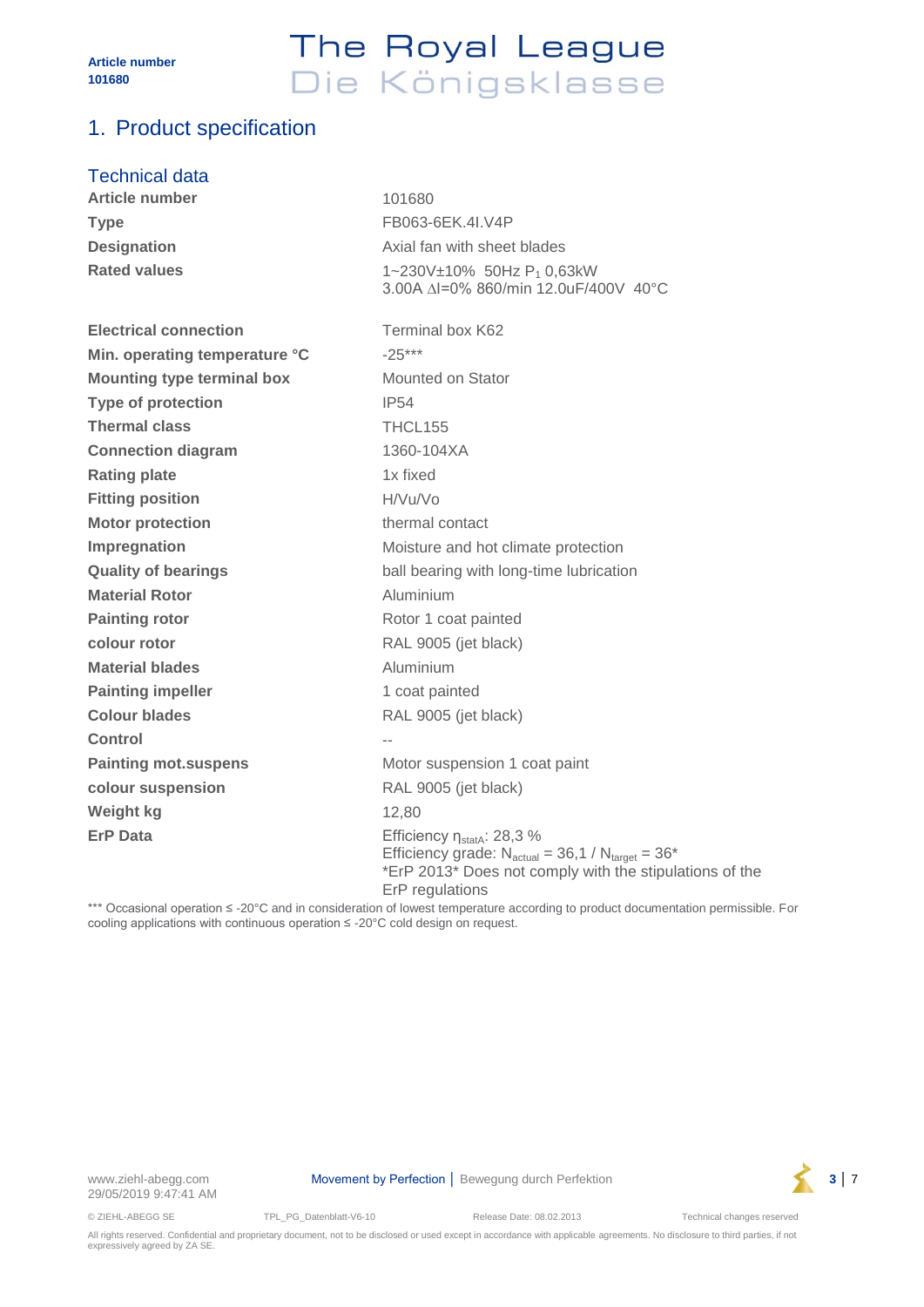## The Royal League Die Königsklasse

### <span id="page-3-0"></span>2. Characteristic Curve

#### FB063-6EK.4I.V4P

1~ 230V 50Hz Messdichte 1,16

### Air performance



\*In doubt please ask your responsible ZIEHL-ABEGG sales contact.

29/05/2019 9:47:41 AM

www.ziehl-abegg.com **Movement by Perfection** │ Bewegung durch Perfektion **4** │ 7



© ZIEHL-ABEGG SE TPL\_PG\_Datenblatt-V6-10 Release Date: 08.02.2013 Technical changes reserved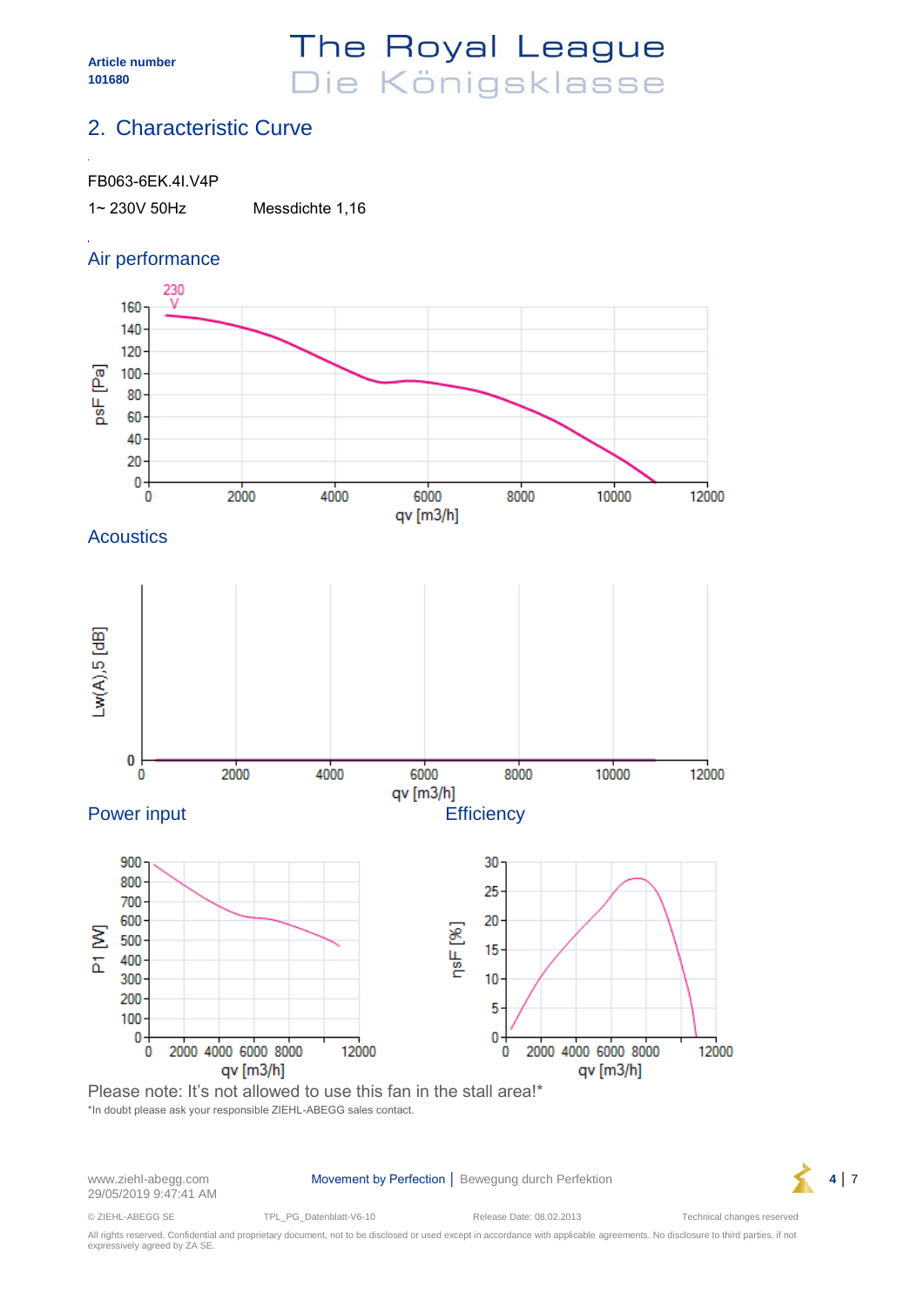## The Royal League Die Königsklasse

### <span id="page-4-0"></span>3. Drawing



#### Dimensions in mm

Shown drawing is just to show the dimensions of the fan.

29/05/2019 9:47:41 AM

www.ziehl-abegg.com **Movement by Perfection** │ Bewegung durch Perfektion **5** │ 7



© ZIEHL-ABEGG SE TPL\_PG\_Datenblatt-V6-10 Release Date: 08.02.2013 Technical changes reserved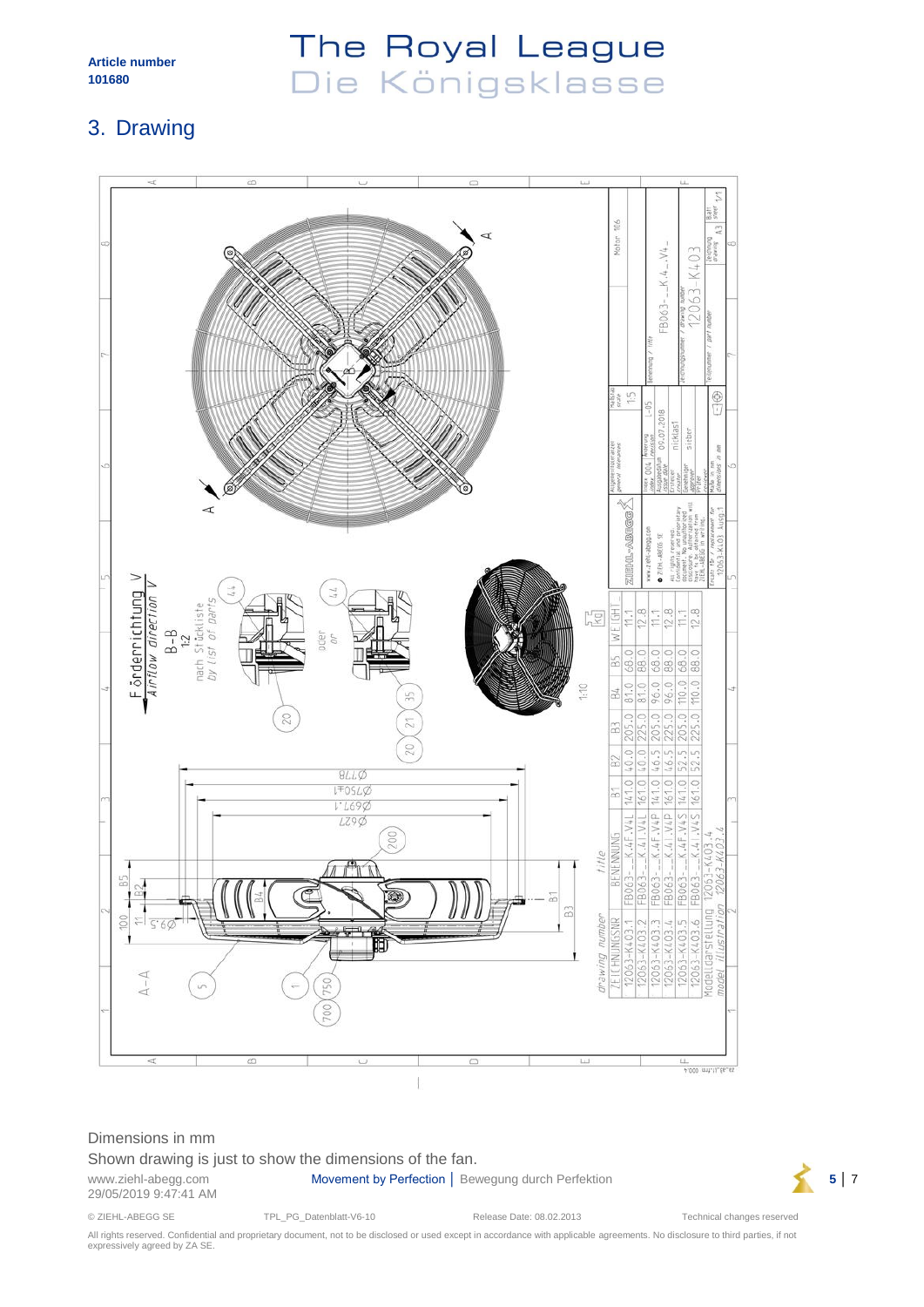## The Royal League Die Königsklasse

### <span id="page-5-0"></span>4. Connection diagram

#### **1360-104XA**

1~Motor with capacitor and thermostatic switch (if built in).

| ΒN          | brown        |
|-------------|--------------|
| BU          | blue         |
| BK          | black        |
| OG          | orange       |
| WH          | white        |
| <b>GNYE</b> | green-yellow |

Clockwise rotation



29/05/2019 9:47:41 AM

www.ziehl-abegg.com **Movement by Perfection │ Bewegung durch Perfektion 6** │ 7



© ZIEHL-ABEGG SE TPL\_PG\_Datenblatt-V6-10 Release Date: 08.02.2013 Technical changes reserved